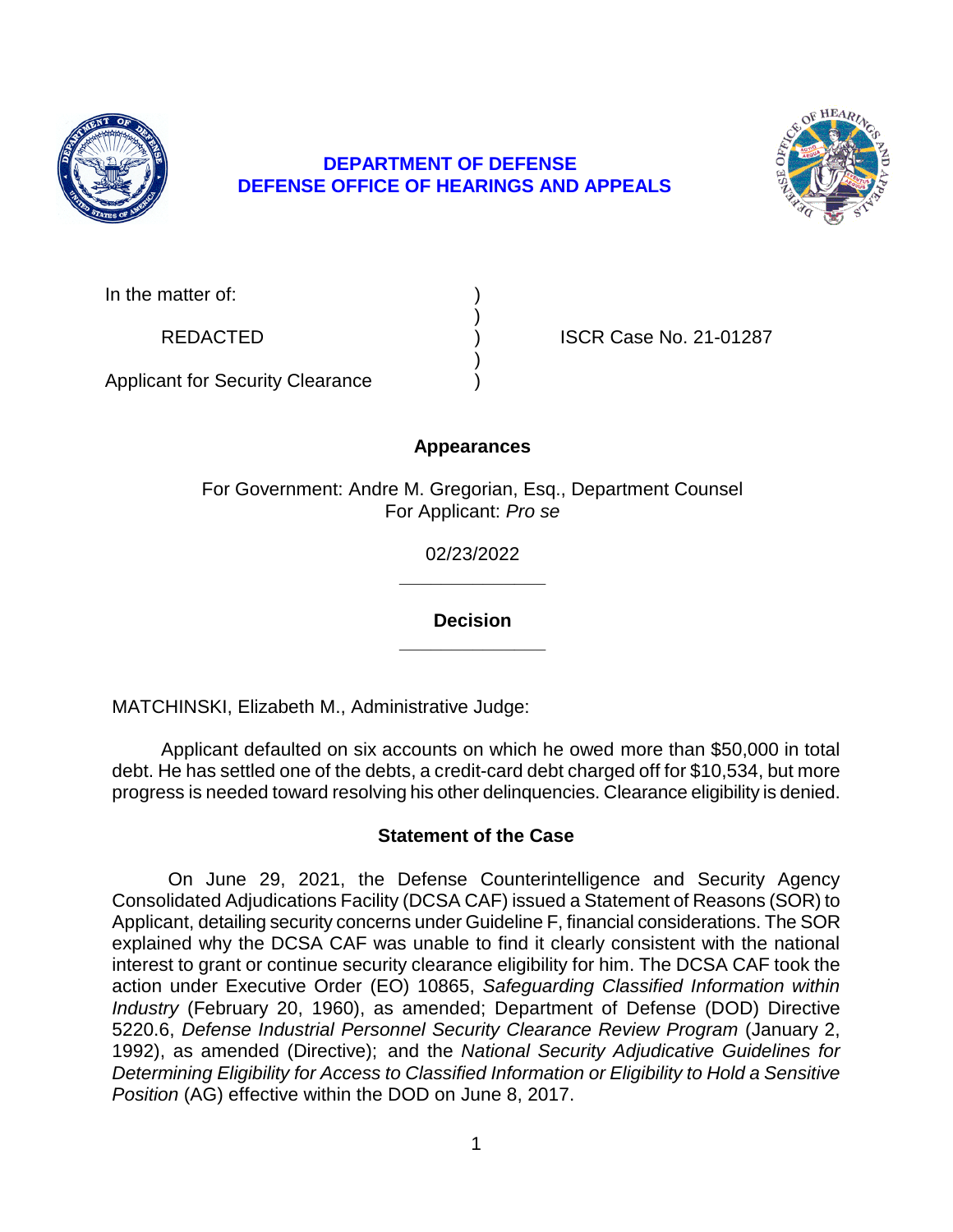Applicant received the SOR on July 7, 2021. He submitted an undated response to the SOR allegations and requested a decision on the written record in lieu of a hearing before an administrative judge from the Defense Office of Hearings and Appeals (DOHA). On November 16, 2021, the Government submitted a File of Relevant Material (FORM) consisting of a statement of the Government's position and eight documents pre-marked as Item 1 through Item 7. The SOR and Applicant's SOR response were included as Item 1. On November 17, 2021, DOHA forwarded a copy of the FORM to Applicant and instructed him that any response was due within 30 days of receipt. Applicant received the FORM on November 26, 2021. The December 26, 2021 deadline for Applicant's response passed without any documents having been received from him in response to the FORM.

 On February 2, 2022, the case was assigned to me to determine whether it is clearly consistent with the interests of national security to grant or continue a security clearance for Applicant. I received the case file and assignment on February 11, 2022.

## **Evidentiary Rulings**

 Department Counsel submitted as Item 7 in the FORM a summary report of a personal subject interview (PSI) of Applicant conducted on July 8, 2020, by an authorized investigator for the Office of Personnel Management (OPM). The summary report of the PSI was included in a DOD report of investigation (ROI) in Applicant's case. Under ¶ E3.1.20 of the Directive, a DOD personal background ROI may be received in evidence the Federal Rules of Evidence. The summary report did not bear the authentication and considered with an authenticating witness, provided it is otherwise admissible under required for admissibility under ¶ E3.1.20.

 In ISCR Case No. 16-03126 decided on January 24, 2018, the DOHA Appeal Board held that it was not error for an administrative judge to admit and consider a summary of a PSI where the applicant was placed on notice of his or her opportunity to object to consideration of the summary; the applicant filed no objection to it; and there is no indication that the summary contained inaccurate information. In this case, Applicant was provided a copy of the FORM and advised of his opportunity to submit objections or material that he wanted the administrative judge to consider. In the FORM, Applicant's attention was directed to the following notice regarding Item 7:

**IMPORTANT NOTICE TO APPLICANT: The attached summary of your Personal Subject Interview (PSI) is being provided to the Administrative Judge for consideration as part of the record evidence in this case. In your response to the [FORM], you can comment on whether [the] PSI summary accurately reflects the information you provided to the authorized OPM investigator(s) and you may make any corrections, additions, deletions, and updates necessary to make the summary clear and accurate. Alternatively, you may object on the ground that the report is unauthenticated by a Government witness and the document may not be considered as evidence. If no objections are raised in your**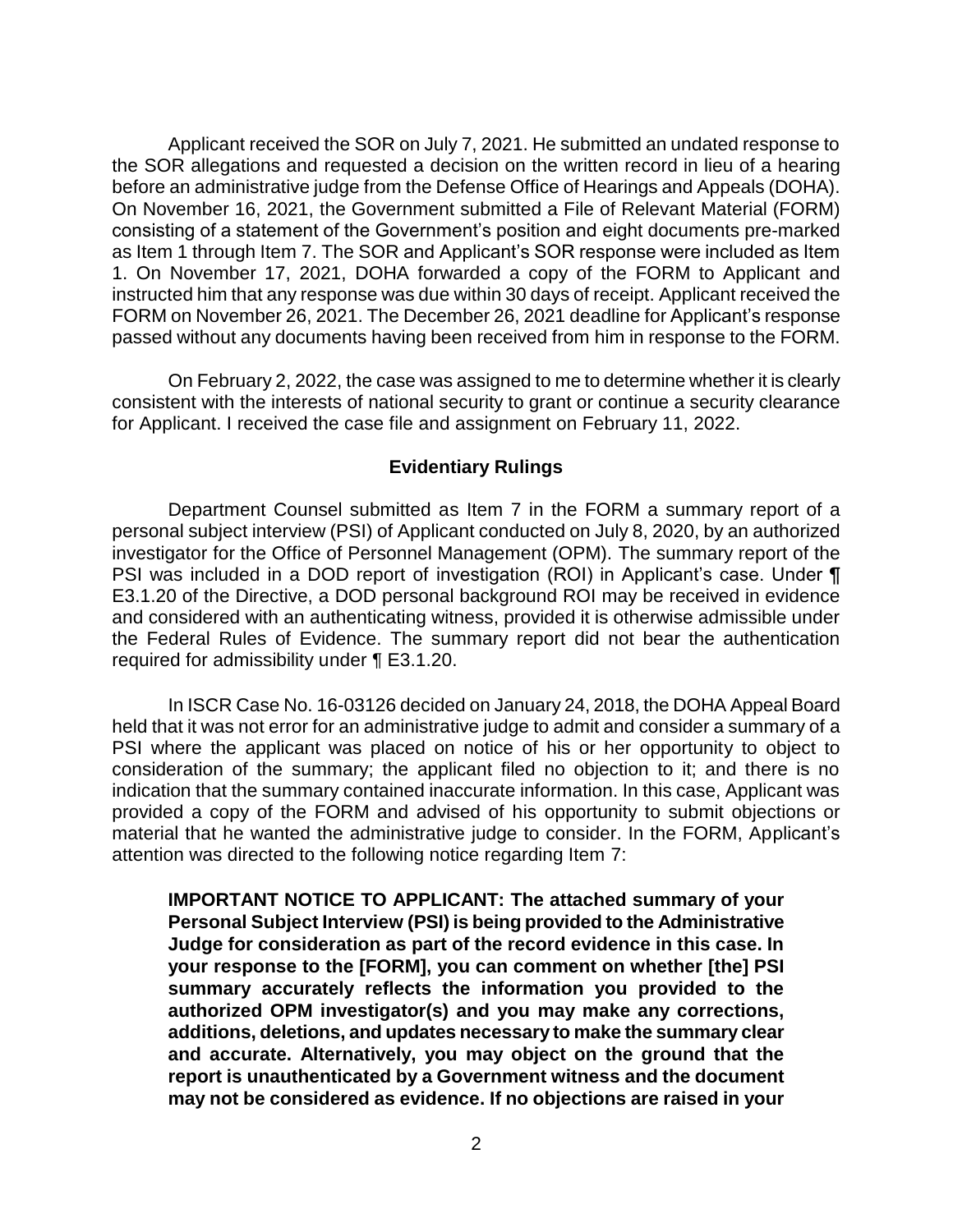**response to this FORM, or if you do not respond to this FORM, the Administrative Judge may determine that you have waived any objections to the admissibility of the summary and may consider the summary as evidence in your case.** 

 Concerning whether Applicant understood the meaning of authentication or the legal consequences of waiver, Applicant's *pro se* status does not confer any due process rights or protections beyond those afforded her if he was represented by legal counsel. *Pro se*  applicants are not expected to act like lawyers, but they are expected to take timely and reasonable steps to protect their rights under the Directive. *See* ISCR Case No. 12-10810 at 2 (App. Bd. Jul. 12, 2016). *See also* ADP Case No. 17-03252 (App. Bd. Aug. 13, 2018) (holding that it was reasonable for the administrative judge to conclude that any objection had been waived by an applicant's failure to object after being notified of the right to object).

Applicant was advised in ¶ E3.1.4 of the Directive that he may request a hearing. In **TE** E3.1.15, he was advised that he is responsible for presenting evidence to rebut, explain, or mitigate facts admitted by him or proven by Department Counsel and that he has the ultimate burden of persuasion as to obtaining a favorable clearance decision. While the Directive does not specifically provide for a waiver of the authentication requirement, Applicant was placed on sufficient notice of his opportunity to object to the admissibility of the interview summary report, to comment on the interview summary, and to make any corrections, deletions, or updates to the information in the report. Applicant did not submit a response to the FORM.

 Government officials are entitled to a presumption of regularity in the discharge of their official responsibilities. *See, e.g*., ISCR Case No. 15-07539 (App. Bd. Oct. 18, 2018). Applicant can reasonably be held to have read the PSI summary in Item 7, and there is no evidence that he failed to understand his obligation to file any objections to the summary if he did not want the administrative judge to consider it. Accordingly, I find that Applicant waived any objections to the PSI summary. Items 1 through 7 are accepted as evidentiary exhibits subject to issues of relevance and materiality in light of the entire record.

#### **Findings of Fact**

The SOR alleges that, as of June 29, 2021, Applicant owed charged-off debts of \$14,237 (SOR ¶ 1.a), \$12,495 (SOR ¶ 1.b), \$4,415 (SOR ¶ 1.d), \$4,301 (SOR ¶ 1.e), and \$10,534 (SOR ¶ 1.f); and a collection debt of \$8,423 (SOR ¶ 1.c). When Applicant answered the SOR, he admitted five of the six alleged debts. He denied the debt in SOR ¶ 1.f on the basis that it has been paid. He provided a document from a collection entity showing that the debt had been settled on April 8, 2020, on receipt of a final resolution payment of \$4,740. He explained that he was working through a debt-resolution company to address his delinquent accounts. (Item 1.) After considering Items 1 through 7, I make the following findings of fact: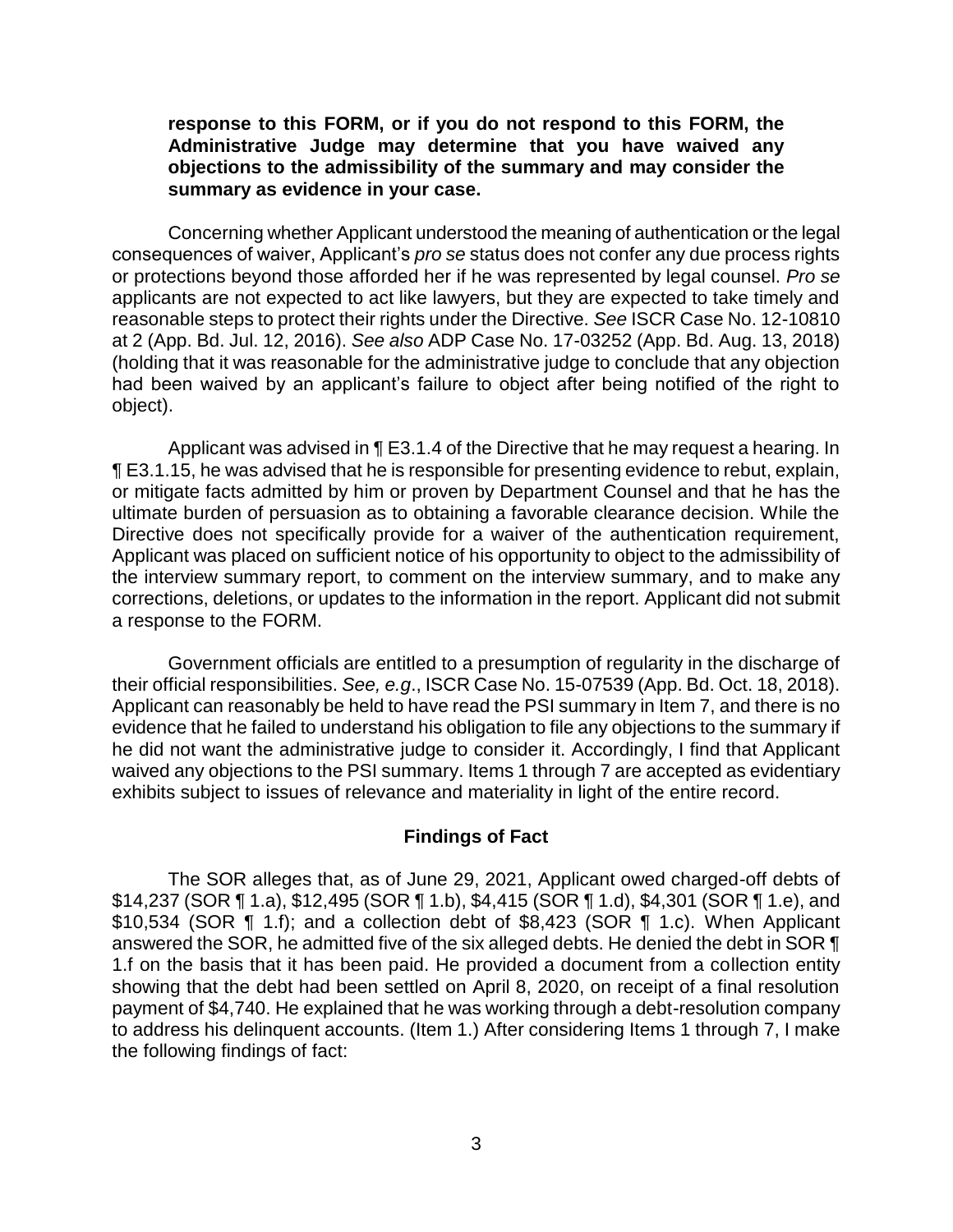Applicant is 66 years old and unmarried. He has no children. He has worked in the field of physical security since at least January 1991. He began working for his current employer, a defense contractor, in March 2019. As of July 2020, he was a guard site supervisor for the U.S. Army. (Item 7.) Applicant indicated on a March 21, 2020 Questionnaire for National Security Positions (SF 86) that he had been granted a security clearance at the secret level, although he did not know the date. (Item 2.) In response to the SOR, Applicant stated that he has been a security clearance holder since the early 1980s. (Item 1.)

 (SOR ¶ 1.a), \$16,796 (two accounts SOR ¶¶ 1.b and 1.e), \$8,423 (SOR ¶ 1.c), and \$10,534 (SOR ¶ 1.f). With respect to each of the debts, Applicant stated, "I was ripe [sic] off for about 49000 dollars and I was not able to [pay my] credit card bills." He indicated On his March 2020 SF 86, Applicant listed charged-off credit-card debts of \$14,237 that he hired a company "to take care of the problem," but he had not yet heard from his creditors. (Item 2.)

 One or more of the credit reports in evidence from September 5, 2019 (Item 3), April 24, 2020 (Item 4), March 9, 2021 (Item 5), and November 9, 2021 (Item 6) showed that Applicant defaulted on the following accounts.

### $SOR \, \P \, 1.a - $14,237$

 On May 11, 2016, Applicant opened a credit-card account with a \$19,500 credit limit. He made a last payment on the account in May 2017. In February 2018, a \$14,237 past-due balance was charged off. (Items 3-7.)

### $SOR \, 1.b \, - \, $12,495$

 On April 2, 1998, Applicant opened a credit-card account with a \$12,500 credit limit. During his July 2020 PSI, Applicant explained that he had obtained the credit card for "business and consolidation reasons." He made a last payment on the account in May 2017. The account was seriously delinquent as of January 2018. By September 2019, the account had been charged off for \$12,495. (Items 3-7.)

### $SOR \, \P 1.c - $8,423$

 On August 18, 2009, Applicant opened a credit-card account with a \$7,500 credit limit. Applicant made a last payment on the account in November 2017. The account was seriously delinquent as of July 2018. A \$7,292 balance was charged off. As of September 2019, the account was \$8,423 past due. (Items 3-7.)

### SOR  $\P$  1.d — \$4,415

 bills. He made no payments after May 2017, and a \$4,415 balance was charged off in Applicant obtained an unsecured personal loan on August 13, 2012, to pay some October 2017. (Items 3-7.)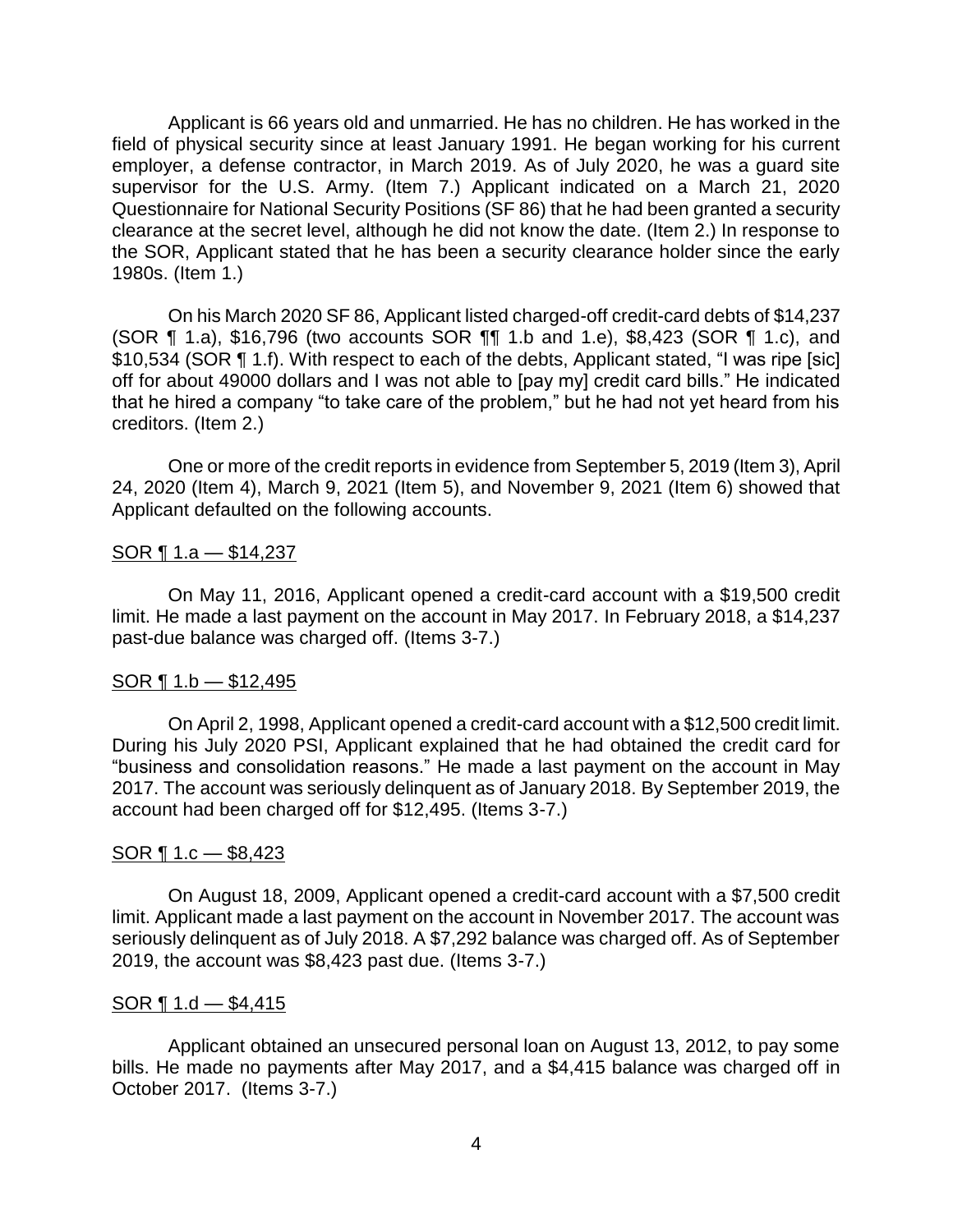### SOR ¶ 1.e — \$4,301

 On March 19, 1998, Applicant opened a credit-card account with a \$3,850 credit limit. He made no payments after May 2017. A \$4,301 balance was charged off in July 2018. (Items 3-6.) As of April 2020, the debt was listed on his credit report as a charge-off and as a collection balance. (Item 4.)

#### $SOR \, \P \, 1.f \, - \, \$10,534$

 On May 11, 2016, Applicant opened a credit-card account with a \$10,670 credit limit. The account was charged off for \$10,534 on December 19, 2017. (Items 2, 3.) On April 8, 2020, Applicant paid \$4,740, which was accepted in full settlement of the debt. (Item 1.)

 When interviewed by an authorized investigator for the OPM on July 8, 2020, Applicant stated that he was contacted by an unknown person in 2016 and offered a business opportunity. In return for an initial investment of cash in an amount he could not recall, Applicant would receive a percentage from the company's sales. One month after his initial investment, Applicant received \$500, which was enough to persuade him that the business opportunity was legitimate. Applicant invested a total of \$16,000 on credit, even though he did not receive another payment for his investments. He then stated that he received an unsolicited offer from another company, claiming that it could "set up a false company for him" through which the business expenses could be written off to clear the debts. Applicant paid \$14,000 into that venture. He denied any susceptibility to future scams as he had become weary of business ventures and knows that offers that sound too good to be true probably are scams. Applicant stated that he had no paperwork or electronic correspondence about the dealings. He did not report the scams to the police. (Item 7.)

Applicant admitted that he owed the past-due debts alleged in SOR  $\P\P$  1.a-1.e. He stopped paying on the accounts because the minimum monthly required payments resolution company \$360 a month for about a year from 2018 to 2019 to address the debts, but then began to suspect that he was being scammed. After learning from his creditors that no efforts had been made to negotiate with them, he stopped paying the three years. He expressed that he did not plan to pay the defaulted balances, but if became too high for him to pay them and also meet his living expenses. He paid a debtdebt-resolution firm. Aware of the charge offs, he had not contacted his creditors in over contacted, he would attempt to settle the debts for less than their full balances. (Item 7.)

 Applicant told the OPM investigator that his base annual income is \$35,000, but with overtime he can earn up to \$60,000 a year. He estimated his monthly take-home income at \$2,288 from which he pays his monthly expenses totaling \$1,850. He did not maintain a savings account but had about \$17,482 in his checking account. (Item 7.)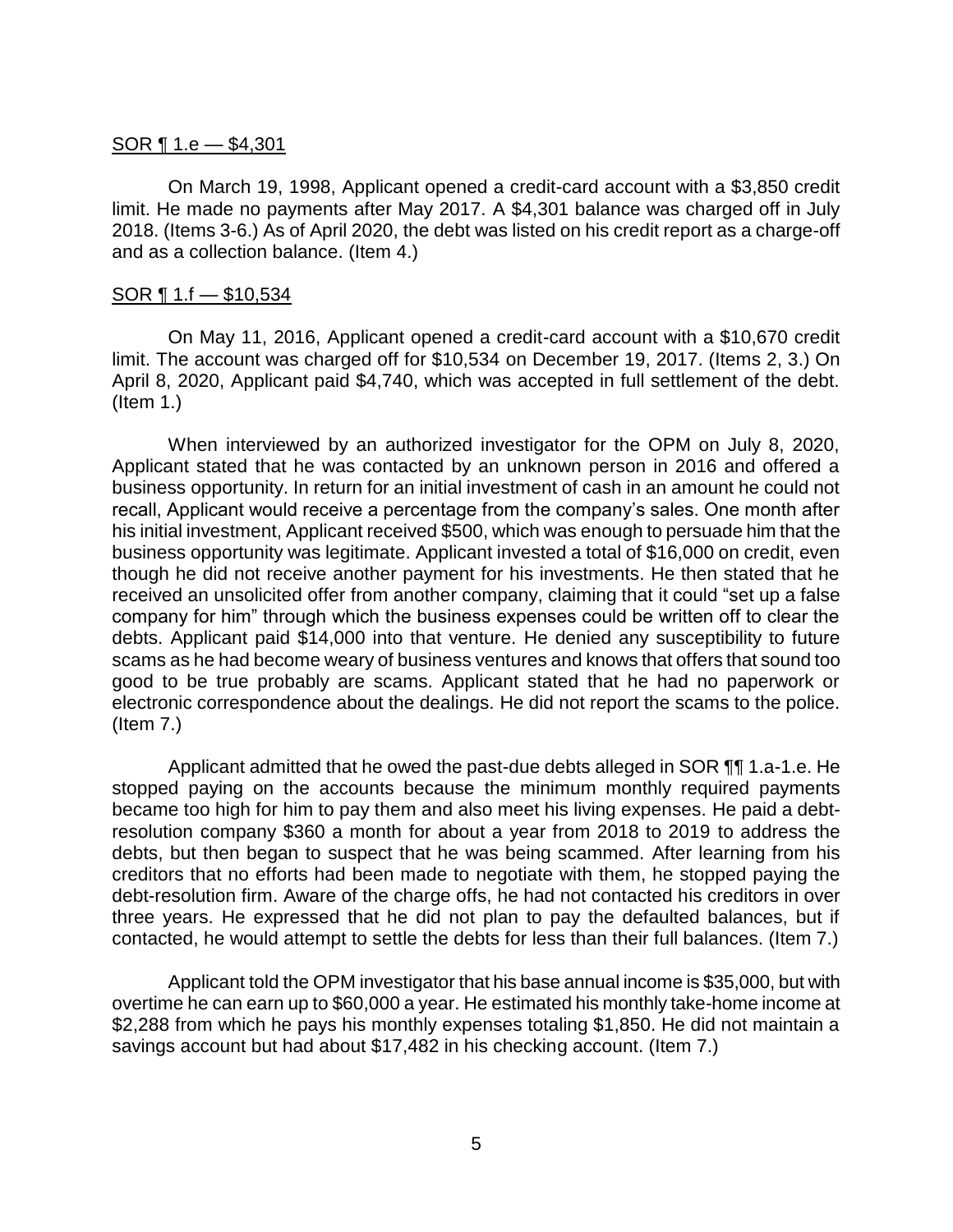As of March 9, 2021, Applicant's credit report showed that no progress had been made toward resolving the debts in SOR **[1]** 1.a-1.e. Applicant was making timely payments of \$300 a month on his \$32,822 mortgage for his mobile home; \$215 a month on a car loan obtained in October 2019 for \$10,327; and \$50 a month on an installment loan obtained in September 2019 for \$2,846. Applicant had no open credit-card accounts. (Item 5.)

 As of November 9, 2021, Equifax was showing no progress toward addressing the past-due balances in SOR ¶¶ 1.a-1.e totaling \$43,871. Applicant had continued to make timely payments on his mortgage, which had a balance of \$19,294. In September 2021, he paid off his car loan with his payment of \$4,135. In June 2021, he paid off an unsecured loan obtained in September 2019. He had no open credit-card accounts. (Item 6.)

In response to the June 29, 2021 SOR, Applicant admitted that he had financial difficulties largely because he "was taken advantage of by a debt relief agency." He explained that he was contacted by the debt-resolution company, which promised to handle everything with his creditors in return for monthly payments of \$360. After he had made several months of payments, he learned that his creditors had not been contacted. He asserts that shortly after he stopped paying the first debt-resolution firm, he contacted another debt-relief company, who instructed him to cancel his credit cards and stop paying them. Applicant authorized the debt-relief company to handle his defaulted accounts. He provided proof that the debt in SOR ¶ 1.f had been settled, and stated that he was still working with the debt-relief firm to settle his remaining delinquent debts. As evidence of his financial responsibility, Applicant cited the recent pay off of his vehicle loan "well in advance of the loan terms." Additionally, he was making his monthly mortgage and utility payments on time and in full. (Item 1.)

 Applicant presented no details about his monthly payments to the second debt-relief firm and no evidence showing progress toward resolving the debts in SOR ¶¶ 1.a-1.e, even though he had an opportunity to update the evidentiary record in response to the FORM.

#### **Policies**

The U.S. Supreme Court has recognized the substantial discretion the Executive Branch has in regulating access to information pertaining to national security, emphasizing that "no one has a 'right' to a security clearance." *Department of the Navy v. Egan*, 484 U.S. 518, 528 (1988). When evaluating an applicant's suitability for a security clearance, the administrative judge must consider the adjudicative guidelines. In addition to brief introductory explanations for each guideline, the adjudicative guidelines list potentially disqualifying conditions and mitigating conditions, which are required to be considered in evaluating an applicant's eligibility for access to classified information. These guidelines are not inflexible rules of law. Instead, recognizing the complexities of human behavior, these guidelines are applied in conjunction with the factors listed in the adjudicative process. The administrative judge's overall adjudicative goal is a fair, impartial, and commonsense decision. According to AG  $\P$  2(a), the entire process is a conscientious scrutiny of a number of variables known as the "whole-person concept." The administrative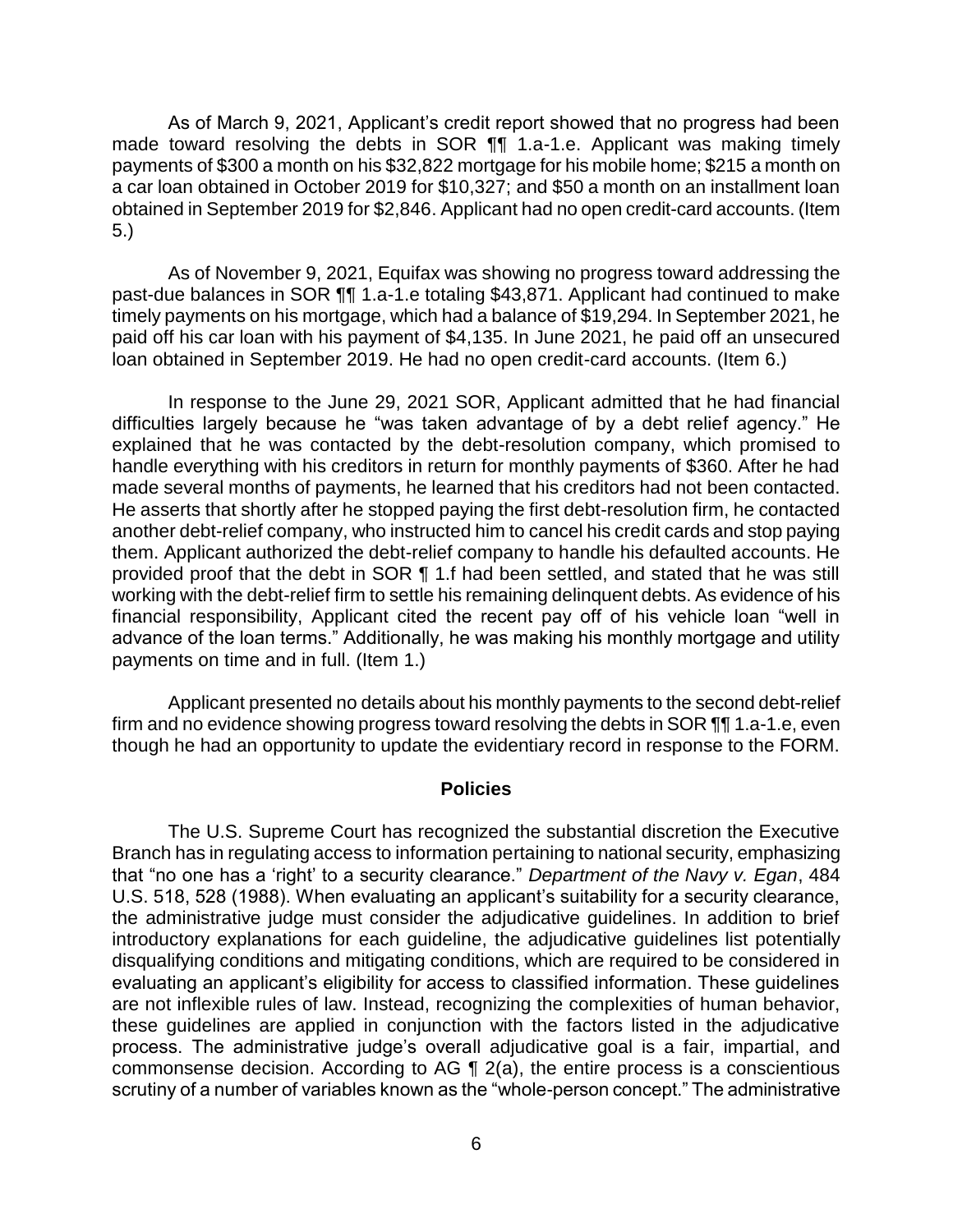judge must consider all available, reliable information about the person, past and present, favorable and unfavorable, in making a decision.

The protection of the national security is the paramount consideration. AG  $\P$  2(b) eligibility will be resolved in favor of the national security." In reaching this decision, I have drawn only those conclusions that are reasonable, logical, and based on the evidence contained in the record. Under Directive ¶ E3.1.14, the Government must present evidence to establish controverted facts alleged in the SOR. Under Directive ¶ E3.1.15, the applicant is responsible for presenting "witnesses and other evidence to rebut, explain, extenuate, or mitigate facts admitted by applicant or proven by Department Counsel. . . ." The applicant requires that "[a]ny doubt concerning personnel being considered for national security has the ultimate burden of persuasion to obtain a favorable security decision.

 A person who seeks access to classified information enters into a fiduciary relationship with the Government predicated upon trust and confidence. This relationship transcends normal duty hours and endures throughout off-duty hours. The Government reposes a high degree of trust and confidence in individuals to whom it grants access to that the applicant may deliberately or inadvertently fail to safeguard classified information. Such decisions entail a certain degree of legally permissible extrapolation about potential, rather than actual, risk of compromise of classified information. Section 7 of EO 10865 provides that decisions shall be "in terms of the national interest and shall in no sense be a classified information. Decisions include, by necessity, consideration of the possible risk determination as to the loyalty of the applicant concerned." *See also* EO 12968, Section 3.1(b) (listing multiple prerequisites for access to classified or sensitive information).

## **Analysis**

## **Guideline F: Financial Considerations**

The security concerns about financial considerations are articulated in AG ¶ 18:

Failure to live within one's means, satisfy debts, and meet financial obligations may indicate poor self-control, lack of judgment, or unwillingness to abide by rules and regulations, all of which can raise questions about an individual's reliability, trustworthiness, and ability to protect classified or sensitive information. Financial distress can also be caused or exacerbated by, and thus can be a possible indicator of, other issues of personnel security concern such as excessive gambling, mental health conditions, substance misuse, or alcohol abuse or dependence. An individual who is financially overextended is at greater risk of having to engage in illegal or otherwise questionable acts to generate funds. . . .

 The Appeal Board explained the scope and rationale for the financial considerations security concern in ISCR Case No. 11-05365 at 3 (App. Bd. May 1, 2012) (citation omitted) as follows: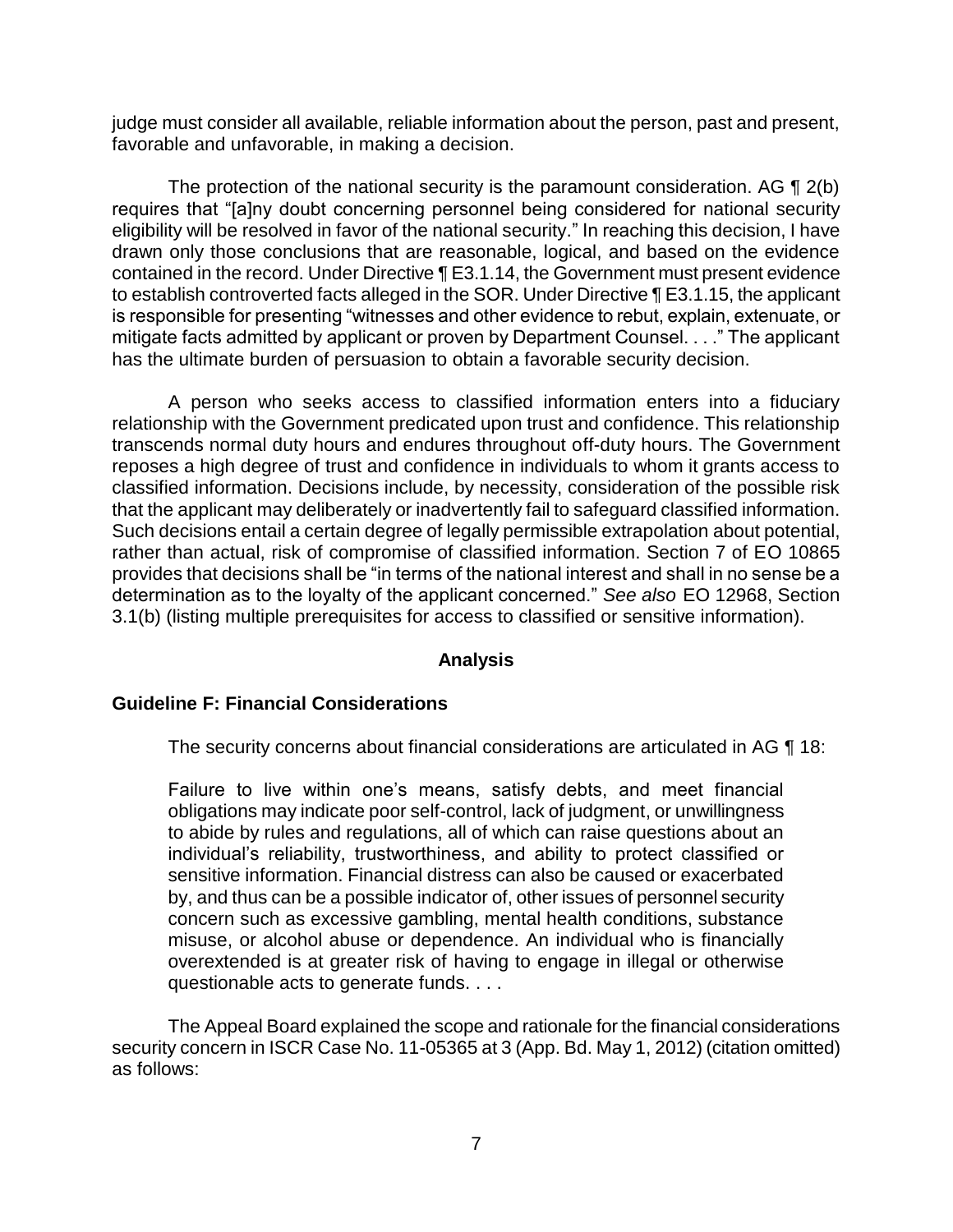This concern is broader than the possibility that an applicant might knowingly compromise classified information in order to raise money in satisfaction of his or her debts. Rather, it requires a Judge to examine the totality of an applicant's financial history and circumstances. The Judge must consider pertinent evidence regarding the applicant's self-control, judgment, and other qualities essential to protecting the national secrets as well as the vulnerabilities inherent in the circumstances. The Directive presumes a nexus between proven conduct under any of the Guidelines and an applicant's security eligibility.

Guideline F security concerns are established when an individual fails to pay financial obligations according to terms. Applicant defaulted on the six accounts listed in the SOR, although he settled the debt in SOR ¶ 1.f for less than its full balance in April 2020, well before the SOR was issued. While that debt is no longer a source of financial pressure for Applicant, the federal government is still entitled to consider the facts and circumstances surrounding his conduct in incurring and failing to satisfy the debt in a timely manner. *See*, *e.g.*, ISCR Case No. 14-03991 at 2 (App. Bd. Jul. 1, 2015). The Appeal Board has held that the administrative judge is not precluded from considering whether the circumstances underlying a debt impugn an applicant's judgment or reliability. *See*, *e.g.*, ADP Case No. 14-022-6 at 3 (App. Bd. Oct. 15, 2015). An applicant's financial history and circumstances are relevant in assessing his or her self-control, judgment, and other qualities essential to protecting the national interest as well as the vulnerabilities inherent in the circumstances. Applicant has yet to satisfy the majority of his delinquent debts, which total \$43,871. Disqualifying conditions AG ¶¶ 19(a), "inability to satisfy debts," and 19(c), "a history of not meeting financial obligations," apply.

The Government had a legitimate case for application of AG ¶ 19(b), "unwillingness to satisfy debts regardless of the ability to do so," as of July 2020. Applicant expressed during his PSI that he had no plan to pay his charged-off debts, although he would attempt to negotiate settlements if contacted by his creditors. His settlement of the debt in SOR ¶ 1.f shows some willingness to pay his legitimate obligations, albeit on terms that appear to be favorable to him.

 Applicant has the burdens of production and persuasion in establishing sufficient mitigation to overcome the financial concerns raised by his loan and credit-card defaults. One or more of the following conditions under AG ¶ 20 may apply in whole or in part:

(a) the behavior happened so long ago, was so infrequent, or occurred under such circumstances that it is unlikely to recur and does not cast doubt on the individual's current reliability, trustworthiness, or good judgment;

(b) the conditions that resulted in the financial problem were largely beyond the person's control (e.g., loss of employment, a business downturn, unexpected medical emergency, a death, divorce or separation, clear victimization by predatory lending practices, or identity theft), and the individual acted responsibly under the circumstances;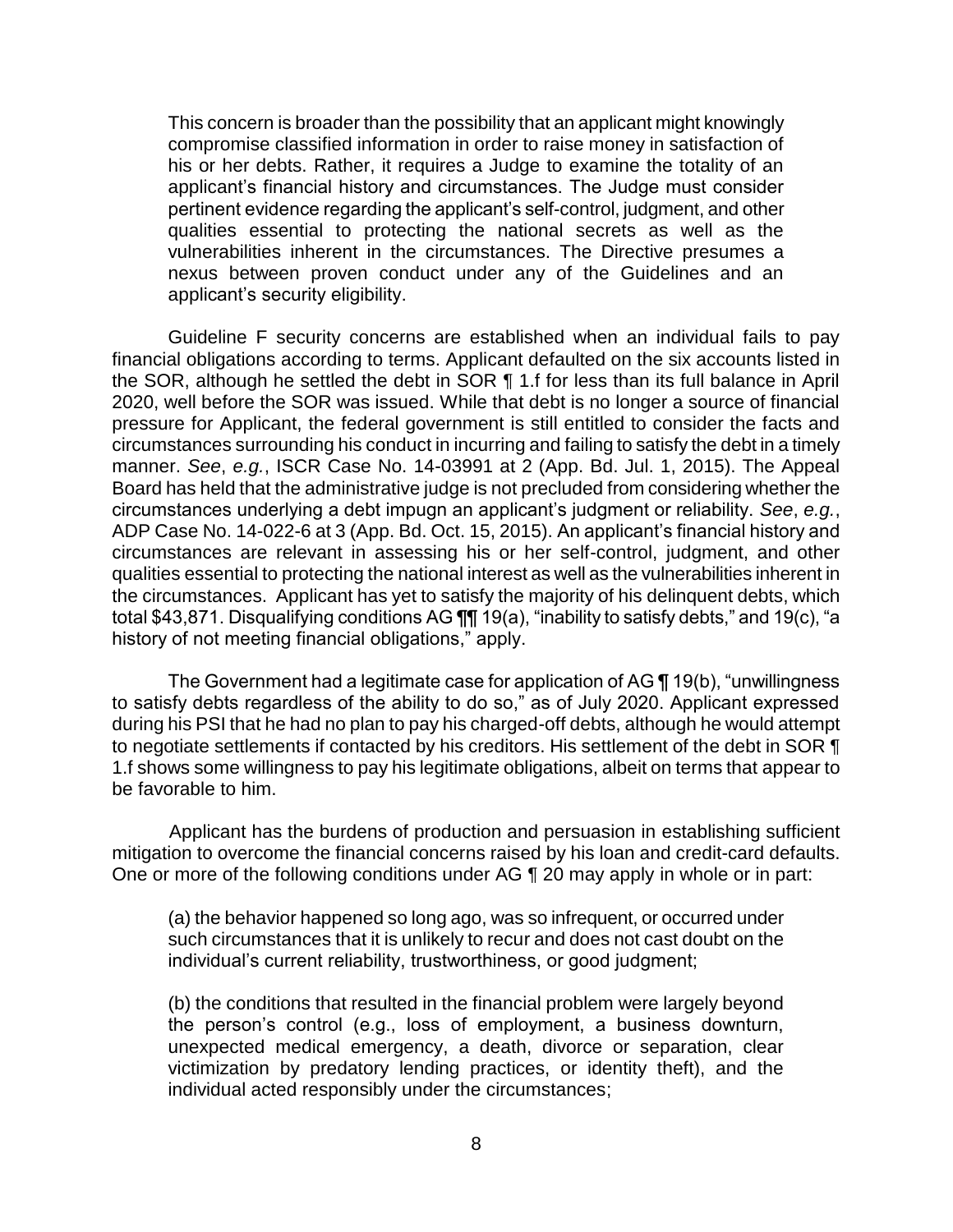(c) the individual has received or is receiving financial counseling for the problem from a legitimate and credible source, such as a non-profit credit counseling service, and there are clear indications that the problem is being resolved or is under control; and

(d) the individual initiated and is adhering to a good-faith effort to repay overdue creditors or otherwise resolve debts.

AG ¶ 20(a) cannot reasonably apply in mitigation. Applicant has resolved only one (SOR ¶ 1.f) of his established delinquent debts. An applicant's ongoing, unpaid debts evidence a continuing course of conduct and are considered recent. *See*, *e.g*., ISCR Case No. 17-03146 at 2 (App. Bd. Jul. 31, 2018) (citing ISCR Case No. 15-08779 at 3 (App. Bd. Nov. 3, 2017)).

 Regarding AG ¶ 20(b), Applicant maintains that his financial issues were caused, in large part, by the fact that he was taken advantage of by a debt-relief agency. A contractual violation by the debt-relief company would be mitigating of his lack of progress toward resolving his debts from 2018 to 2019, when he was paying the company \$360 a month to deal with his creditors for him. It would not trigger AG ¶ 20(b) with respect to his initial defaults. Applicant took on a substantial amount of credit card debt in 2016 in what he described as a "business investment." For his initial outlay of an unrecalled amount, he received \$500, which apparently was enough to persuade him that it was a legitimate business opportunity. He paid about \$16,000 to the company, using his personal credit cards, despite seeing no additional return from his investments. His debts largely resulted control. The security concerns in that regard are further compounded if, as he stated, he paid a second, unsolicited company \$14,000, to "set up a false company for him" through which the business expenses could be written off to clear the debt. AG ¶ 20(b) has minimal from his questionable financial judgment and not because of a circumstance beyond his applicability in this case.

AG  $\P$   $\Box$  20(c) and 20(d) are established only with respect to the debt in SOR  $\P$  1.f, which was settled for less than its full balance in April 2020. While Applicant explained in the summer of 2021 that he is working through another debt-relief company to address his remaining delinquencies, his credit report of November 2021 showed no progress on those accounts. An applicant is not required to establish that he or she has paid off each debt in the SOR, or even that the first debts paid be those in the SOR. *See* ISCR Case No. 07- 06482 (App. Bd. May 21, 2008). However, "an applicant must demonstrate a plan for debt repayment, accompanied by concomitant conduct, that is, conduct that evidences a serious intent to resolve the debts." *See*, *e.g.*, ADP Case No. 17-00263 at 4. Applicant provided no documentation of his agreement with the debt-relief firm or of any efforts the company may have made on his behalf. As recently as his PSI in July 2020, Applicant had about \$17,482 in his checking account and no plan to pay his charged-off balances. The financial considerations security concerns are not adequately mitigated.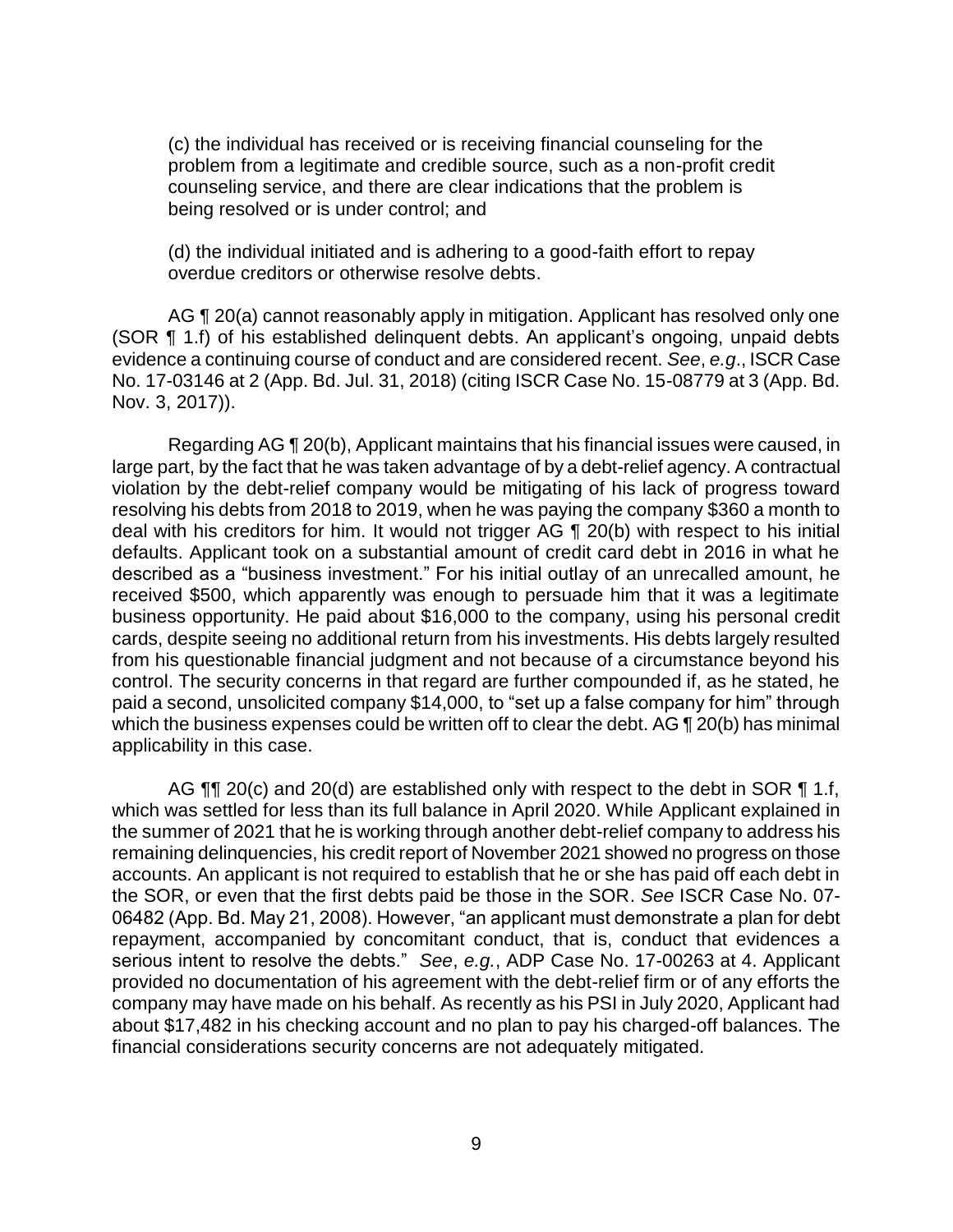## **Whole-Person Concept**

 In assessing the whole person, the administrative judge must consider the totality of Applicant's conduct and all relevant circumstances in light of the nine adjudicative process factors in AG ¶ 2(d). Those factors are:

(1) the nature, extent, and seriousness of the conduct; (2) the circumstances surrounding the conduct, to include knowledgeable participation; (3) the frequency and recency of the conduct; (4) the individual's age and maturity at the time of the conduct; (5) the extent to which participation is voluntary; (6) the presence or absence of rehabilitation and other permanent behavioral changes; (7) the motivation for the conduct; (8) the potential for pressure, coercion, exploitation, or duress; and (9) the likelihood of continuation or recurrence.

 The analysis under Guideline F is incorporated in my whole-person analysis. Some of the factors in AG ¶ 2(d) were addressed under that guideline, but some warrant additional comment.

The security clearance adjudication is not a proceeding aimed at collecting an applicant's personal debts. It is a proceeding aimed at evaluating an applicant's judgment, reliability, and trustworthiness with regard to his fitness or suitability to handle classified information appropriately. *See* ISCR Case No. 09-92160 at 5 (App. Bd. June 21, 2010). Applicant is credited with paying his living expenses, including his mortgage, vehicle loan, and utilities on time. His November 2021 credit report shows that he made a lump-sum payment of \$4,135 in September 2021 to pay off his vehicle loan ahead of time. Assuming that he has a credible plan in place with the debt-relief firm to settle his outstanding delinquencies, he showed a vulnerability to investment scams that raises serious doubts about whether he can be counted on to exercise the judgment, reliability, and trustworthiness that must be expected from those persons granted access to classified information. It is well settled that once a concern arises regarding an applicant's security clearance eligibility, there is a strong presumption against the grant or renewal of a security clearance. *See Dorfmont v. Brown*, 913 F. 2d 1399, 1401 (9th Cir. 1990). Based on the evidence of record, it is not clearly consistent with the interests of national security to grant or continue security clearance eligibility for Applicant.

## **Formal Findings**

 Formal findings for or against Applicant on the allegations set forth in the SOR, as required by section E3.1.25 of Enclosure 3 of the Directive, are:

Paragraph 1, Guideline F: AGAINST APPLICANT

Subparagraphs 1.a-1.e: Against Applicant Subparagraph 1.f: For Applicant